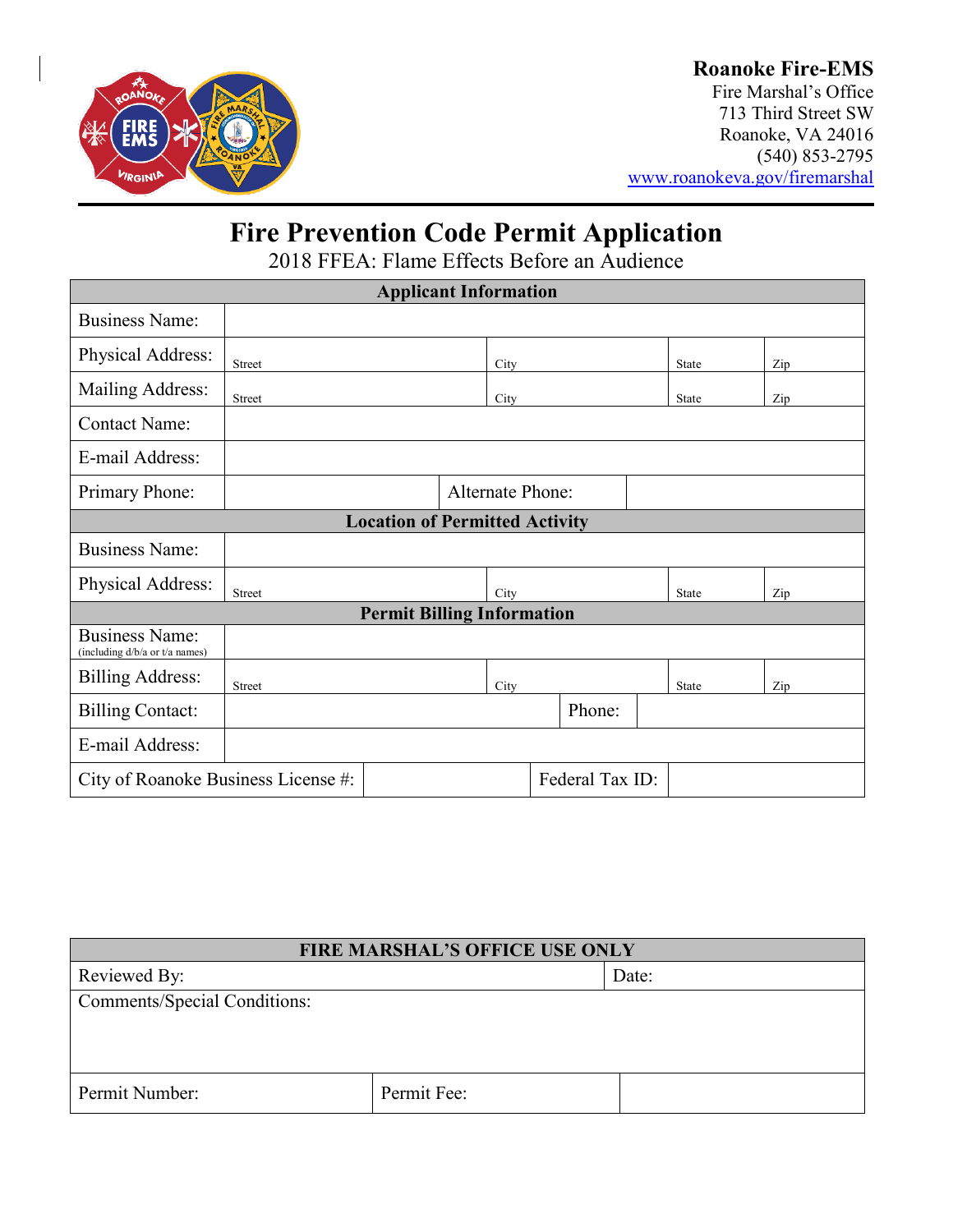| <b>Application Checklist</b> |  |
|------------------------------|--|
|------------------------------|--|

| Review of this permit application requires all of the following to be included:                                                                                                                                                                                                                                                                                                                                                                                        |
|------------------------------------------------------------------------------------------------------------------------------------------------------------------------------------------------------------------------------------------------------------------------------------------------------------------------------------------------------------------------------------------------------------------------------------------------------------------------|
| Completed Fire Prevention Code Permit Application                                                                                                                                                                                                                                                                                                                                                                                                                      |
| Site Plan/Floor Plan showing:                                                                                                                                                                                                                                                                                                                                                                                                                                          |
| 1. Location of flame effect devices, their controls and control<br>sequence<br>2. The area affected by the flame effect device<br>3. The location of the audience<br>4. The fuels used and their estimated consumption<br>5. Air for combustion and ventilation for indoor effects<br>6. Flammable materials piping<br>7. Secure Storage and holding areas<br>8. Supplemental fire protection features<br>9. Means of egress<br>10. Location of ALL Fire Extinguishers |
| $\perp$ 1. The name of the person, group, or organization responsible for the production<br>2. The dates and times of the production<br>3. The location of the production<br>4. The flame effect classification                                                                                                                                                                                                                                                        |
| <b>Quantities of Materials</b>                                                                                                                                                                                                                                                                                                                                                                                                                                         |
| A current material safety data sheet (MSDS) for the materials (fuels) consumed in the<br>flame effect                                                                                                                                                                                                                                                                                                                                                                  |
| Documentation that the combustible materials used for construction of the flame<br>effects have been rendered flame retardant                                                                                                                                                                                                                                                                                                                                          |
| The name of the effect operator                                                                                                                                                                                                                                                                                                                                                                                                                                        |
| Safety Plan/ Emergency Response Procedures                                                                                                                                                                                                                                                                                                                                                                                                                             |
| A Complete Detailed Description of Type of Open Flame and Fuel Types Below                                                                                                                                                                                                                                                                                                                                                                                             |
|                                                                                                                                                                                                                                                                                                                                                                                                                                                                        |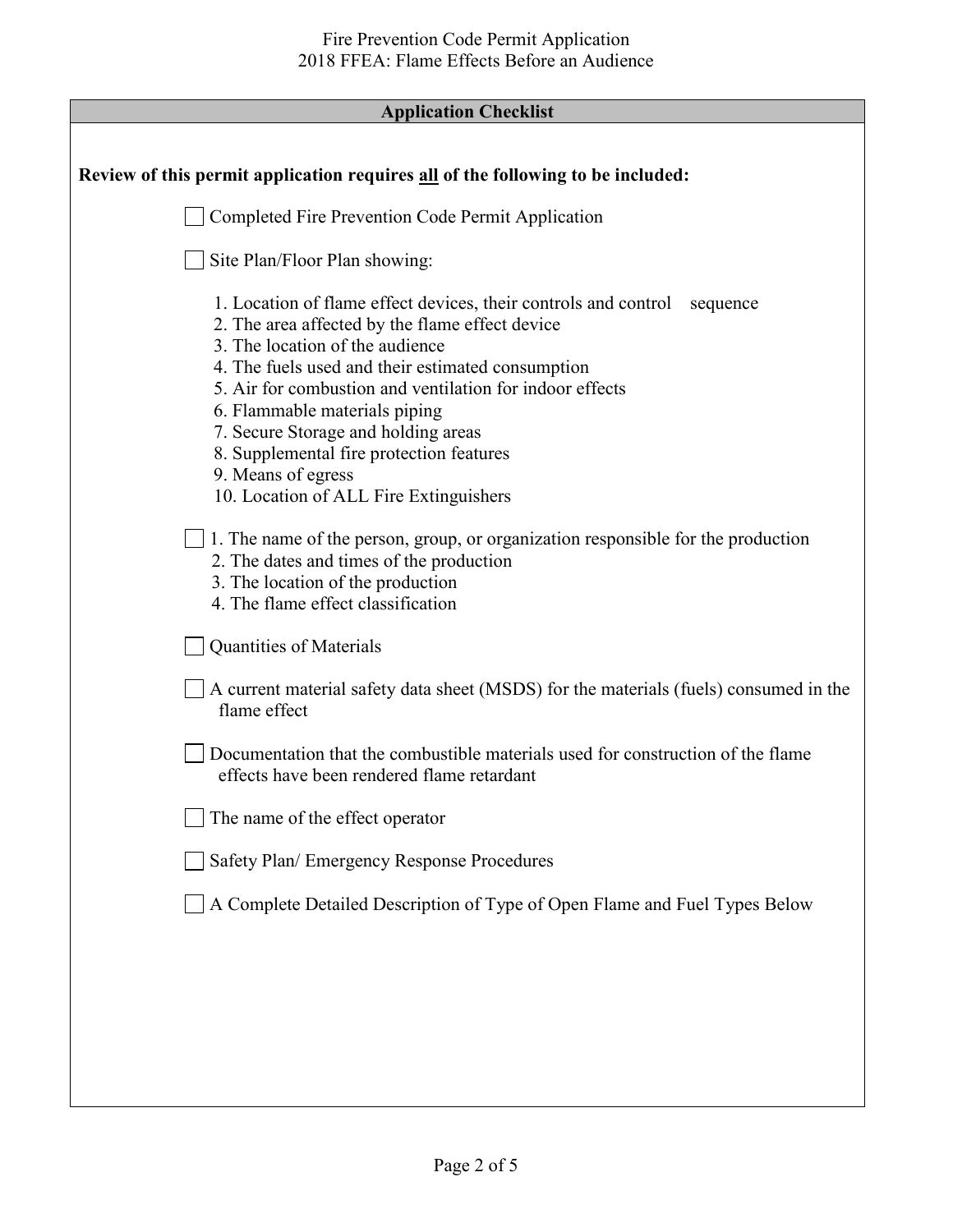#### **Permit General Conditions and Acknowledgements**

The Applicant is required to review the following provisions of the Statewide Fire Prevention Code and its referenced standards. After reviewing each provision, the Applicant must initial each item to acknowledge their review and agreement to comply with the requirement. If the requirement is not applicable to the application, the Applicant is to write N/A in place of their initials.

- All flammable flame effect materials and loaded devices that have been removed from storage areas in anticipation of use shall be stored in a holding area acceptable to the authority having jurisdiction.
- The maximum quantity of flammable flame effect materials and loaded devices stored in a holding area shall be that quantity used in one day.
	- Quantities of flammable flame effect materials and devices in excess of those used in one day shall be permitted to be stored in holding areas with the approval of the authority having jurisdiction.
	- Flammable flame effect materials and loaded devices in holding areas shall be secured or supervised continuously by an attendant trained in emergency response procedures.
- Flame Effect Demonstration: A walk-through and a representative demonstration of the flame effects shall be provided to the authority having jurisdiction before flame effects are approved.
	- The demonstration shall be scheduled with sufficient time to allow resetting of the flame effects prior to the arrival of the audience.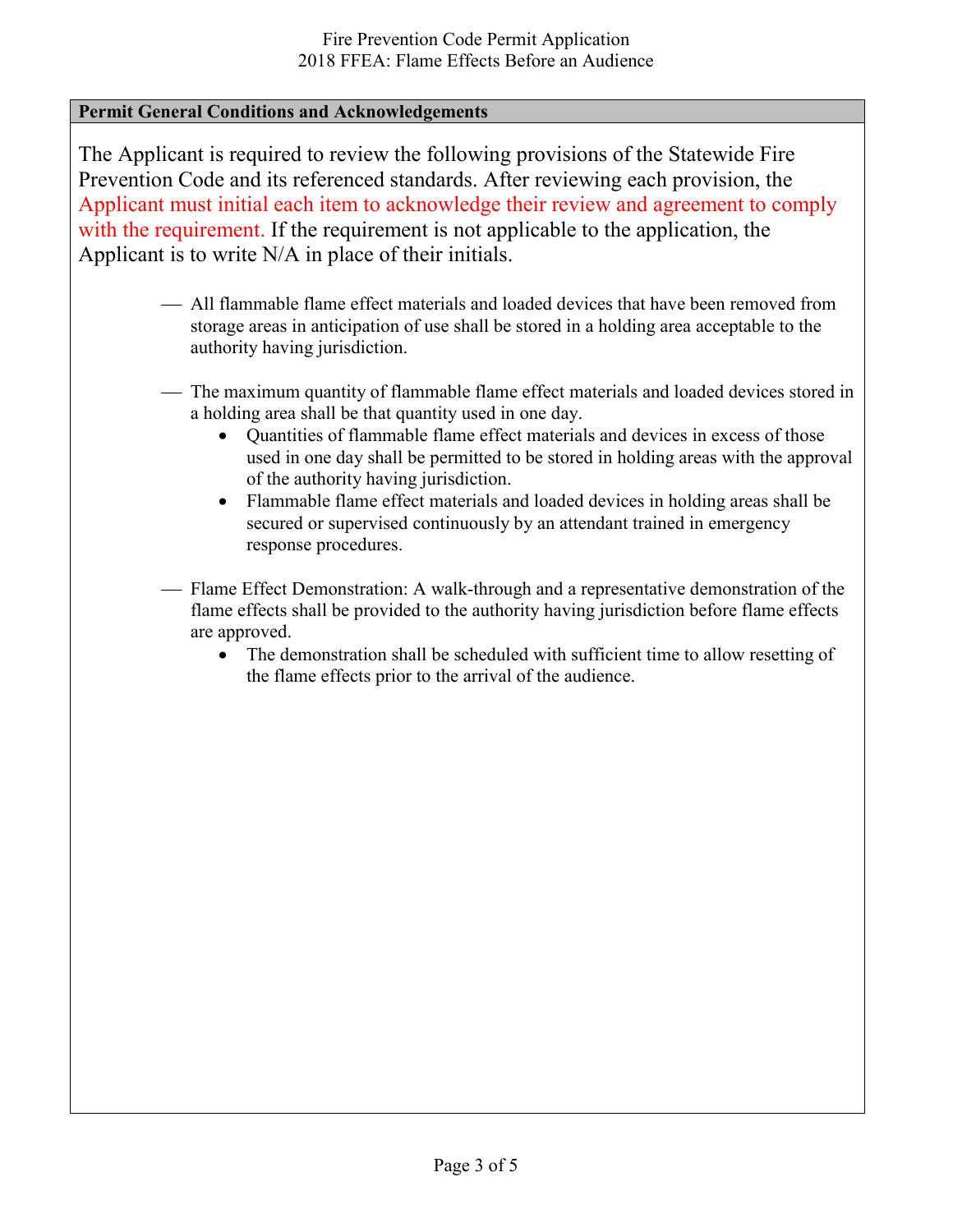#### Fire Prevention Code Permit Application 2018 FFEA: Flame Effects Before an Audience

#### **Permit Certification**

By my signature below, I hereby certify that I have read and examined this application and that all of the information contained therein is true and correct. Furthermore, I certify that the proposed operations will fully comply with the requirements contained in The Virginia Statewide Fire Prevention Code and any other related laws and /or Codes. I agree to indemnify, save harmless, and defend the City of Roanoke, its agents and employees, from all claims, damages, costs, expenses, and charges, including attorney's fees, which arise out of or by reason of these operations.

I acknowledge that if a permit is issued based on this application, it shall only be valid with in the building, facility, and/or location listed on this application for the specific date(s) and time(s) for which it is issued.

I acknowledge that approval of this application does not constitute permit issuance. Permit issuance does not occur until the completion of an on-site inspection by the Roanoke Fire Marshal's Office.

I acknowledge and understand that any violations of the Virginia Statewide Fire Prevention Code and/or the requirements of this permit may result in immediate permit suspension or revocation.

I agree to indemnify, save harmless, and defend the City of Roanoke, Virginia and its agents and employees from all claims, damages, costs, expenses, and charges, including attorney's fees, which arise out of or by reason of the activities associated with this permit.

| Name:             |       |  |
|-------------------|-------|--|
| <b>Signature:</b> | Date: |  |